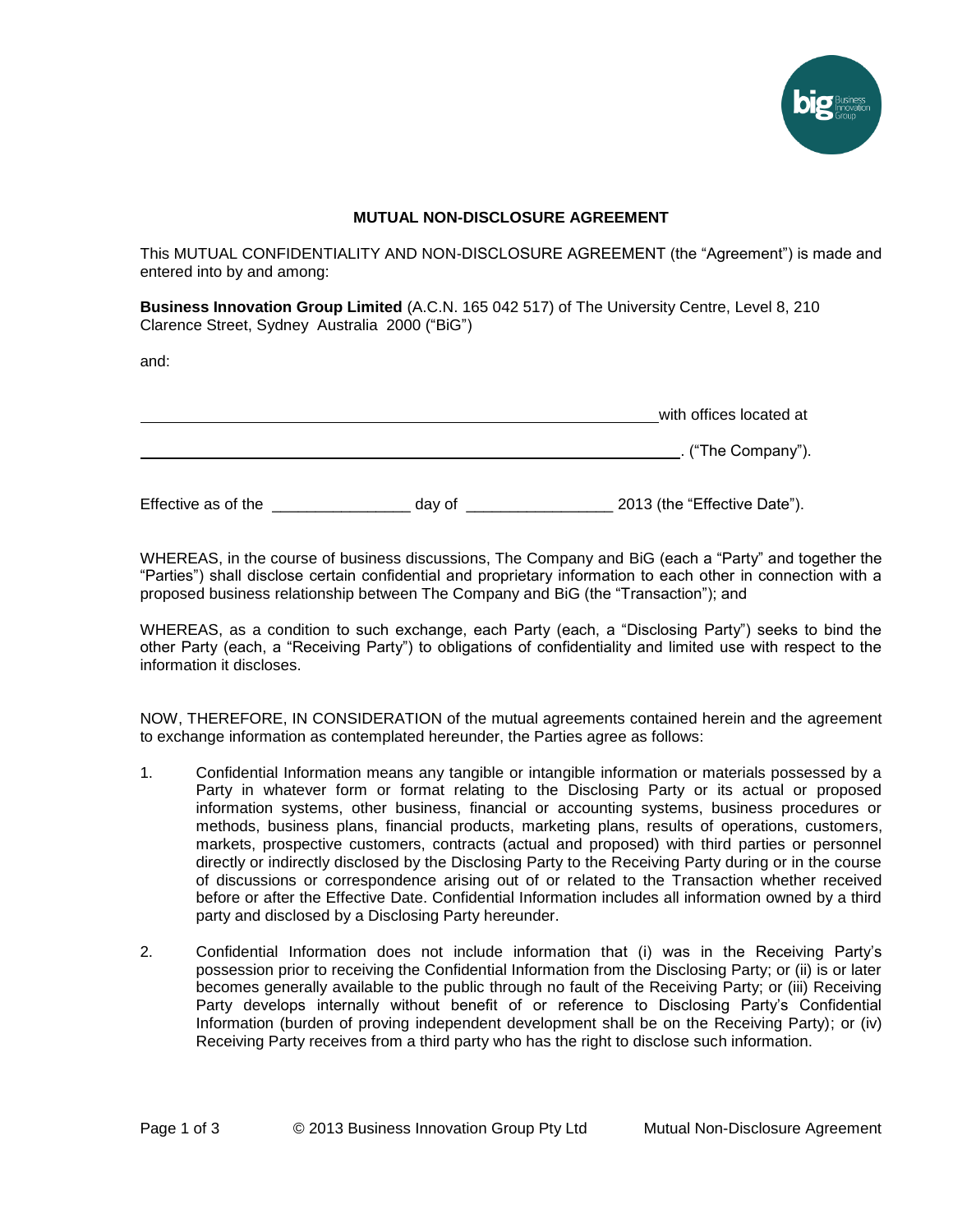

- 3. The Receiving Party agrees (i) to adopt measures to protect the confidentiality, limited use and proprietary nature of the Confidential Information at least as restrictive as those it adopts for its own confidential information of similar importance and in any event, no less than reasonable; (ii) to disclose Confidential Information to only those of its directors, officers, agents, employees, corporate affiliates and third parties retained by the Receiving Party who have a need to know such information in order for the Receiving Party to accomplish the purposes set forth in Paragraph 4 hereof and who are made aware of the confidentiality provisions of this Agreement (and in the case of a third party, who have signed a binding undertaking of confidentiality and non-use substantially equivalent to this Agreement), and (iii) to not use Confidential Information for any purpose except as permitted by Paragraph 4. A Receiving Party shall be responsible to the Disclosing Party for any unauthorized use or disclosure of Confidential Information by any party to whom Receiving Party has disclosed such information.
- 4. The Receiving Party may use the Disclosing Party's Confidential Information for the sole purpose of evaluating, negotiating and, in its discretion, entering into the proposed Transaction. A Receiving Party may disclose Confidential Information pursuant to a request by an applicable regulatory authority, or if they are required by law or pursuant to an order of a court of competent jurisdiction to disclose Confidential Information, provided, however, in such event the Receiving Party shall (i) promptly notify the Disclosing Party; (ii) consult with the Disclosing Party as to the advisability of taking steps to resist or narrow such request; and (iii) if so requested, cooperate with the Disclosing Party in seeking a protective order or other appropriate remedy.
- 5. The Parties shall promptly advise each other in writing if they learn of any unauthorized use or disclosure of Confidential Information by any of their directors, officers, employees, corporate affiliates, agents or by any third party.
- 6. The Parties agree that, in the event of a breach of this Agreement, monetary damages may not be a sufficient remedy and in addition to any other legal remedy, the non-breaching Party shall be entitled to equitable remedies, including injunctive relief. In the event that any Party takes legal action as a result of a breach of this Agreement, the non-breaching Party shall be entitled to recover reasonable legal fees and expenses incurred in connection with such legal action in the event that it prevails in one or more of its claims.
- 7. The provisions of this Agreement shall remain in full force and effect beginning as of the Effective Date and shall continue with respect to a Receiving Party for as long as it retains the Confidential Information in its possession and for three (3) years thereafter. A receiving Party shall return or destroy all copies of the Disclosing Party's Confidential Information to the Disclosing Party within ten (10) days after the Disclosing Party's request.
- 8. No Party may assign its rights under this Agreement without the prior written consent of the other Party. This Agreement will be binding upon the successors, heirs and permitted assigns of the Parties.
- 9. This Agreement expresses the entire agreement between the Parties and supersedes all prior understandings and discussions between the Parties. This Agreement may only be modified, changed or amended by an agreement in writing executed by the Parties. A waiver of any provision of this Agreement shall not be deemed a waiver of any other provision and shall not be binding unless it is in writing and executed by the Party making such waiver.